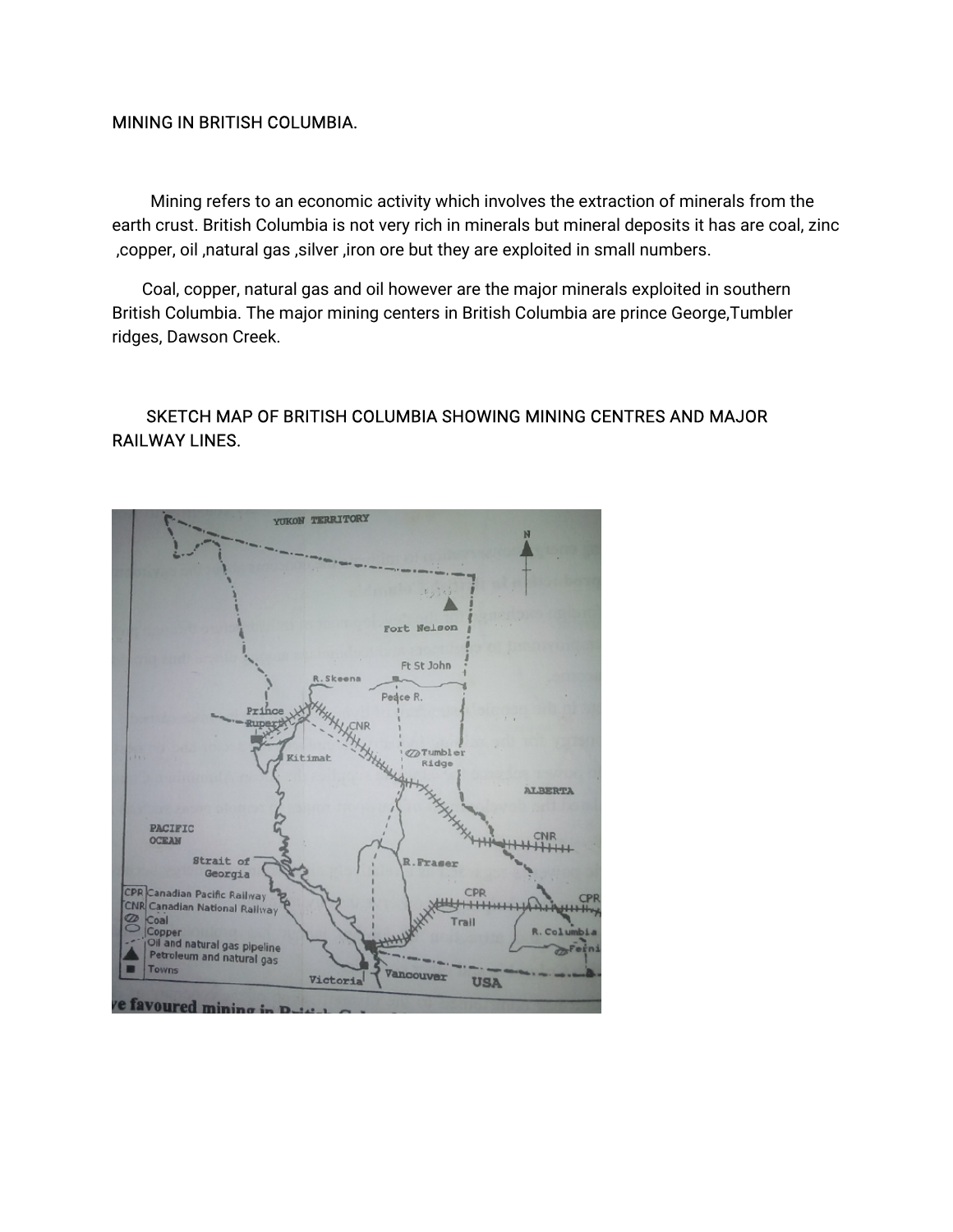# FACTORS OR CONDITIONS WHICH HAVE FAVOURED THE DEVELOPMENT AND GROWTH OF MINING INDUSTRY IN BRITISH COLUMBIA.

#### Physical factors.

\* presence of large water bodies around British Columbia e.g Pacific ocean which provides water used to cool the mining machines

\* Presence of favourable climatic conditions in British Columbia e.g ice free seasons that favours smooth running of mining activities e.g oil drilling throughout the year

\* Presence of numerous rivers in British Columbia e.g skeena, Fraser which are used to generate HEP to run mining machines in mining centres e.g Dawson Creek.

\*Varietyofvaluableandcommericalmineraldepositse.gcoal,ironore,naturalgaswhich has helped mining industry to compete on world market.

\* Large extensive land in British Columbia e.g in prince George, Tumbler ridges which is used to set up mining centres and to expand mining industries.

\* Presence of minerals near the Earth's surface in British Columbia which make it easy and cheap to be extracted. Eg using of open cast method.

#### Human factors.

\* Skilled labour in British Columbia e.g mineral surveyors,drivers, mine managers who have helped to do work in mining industries.

\* Sufficient capital in British Columbia e.g from government and investors which has been used to pay workers, taxes and buying machines used in extraction of minerals in mining industries.

\* Efficient and reliable transport networks in British Columbia e.g railway lines,roads which are used to connect mining centres e.g Dawson Creek to market areas.

\* Favourable and supportive government policy in British Columbia e.g tax holiday, issuing of mining license to companies which have helped to attract investors and market to mining industry.

\* Presence of wide and ready market in British Columbia e.g domestic and international levels eg Europe, Asia which has helped to buy mineral products.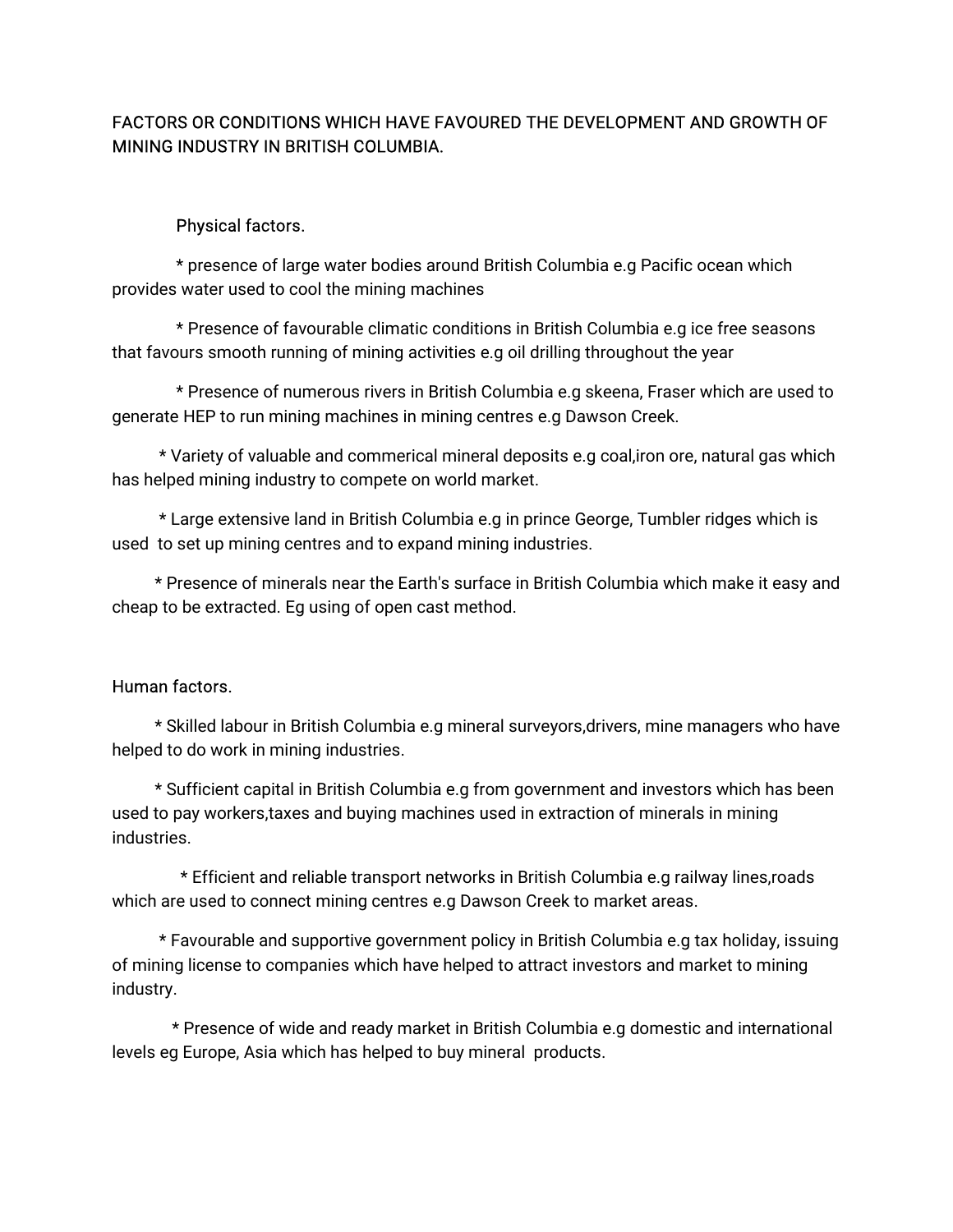\* Advanced and modern technology in British Columbia e.g pipe lines, exavator which have simplified work and production in mining industry.

\* Sufficient power supply in British Columbia e.g HEP generated from rivers like r.fraser which is used to run machines in mining industries.

\* Intensive mineral research in British Columbia e.g on market control, extraction control which has helped to improve on quality of mineral production.

\* Political stability in British Columbia e.g police that keep law and order which has attracted investors and market to mining industries.

\* Presence of many mining industries in British Columbia eg in prince George, Tumbler ridges which help to process mineral deposits into quality products.

# CONTRIBUTIONS/IMPORTANCE/BENEFITS OF THE FISHING SECTOR TO THE DEVELOPMENT OF BRITISH COLUMBIA.

\* It has provided employment opportunities to the people of British Columbia e.g mineral suryvers, Managers, drivers which has earned them income.

\* Mining has provided raw materials to industries e.g mineral processing industries e.g iron and steel industries which has been used to manufacture other products e.g metals.

\* It has generated revenue to the government of British Columbia which has been used to development infrastructures like roads, schools and hospitals.

\* Mining industry has promoted infrastructural developments in British Columbia e.g school roads which have improved standards of living in British Columbia.

\* It promoted diversification of the economy in British Columbia e.g setting up of mining centres national wide which has reduced on over depending on few sectors in British Columbia.

\*Mining sector has promoted urbanisation in British Columbia e.g through infrastructural developments like roads this has led to development in the country.

\* It has promoted foreign exchange and currency in British Columbia e.g with Europe, Asia which has helped to settle international debts and infrastructural developments.

\* Mining industry has promoted international relations between British Columbia with others like Europe Asia which has helped to promote peace and unity in the region.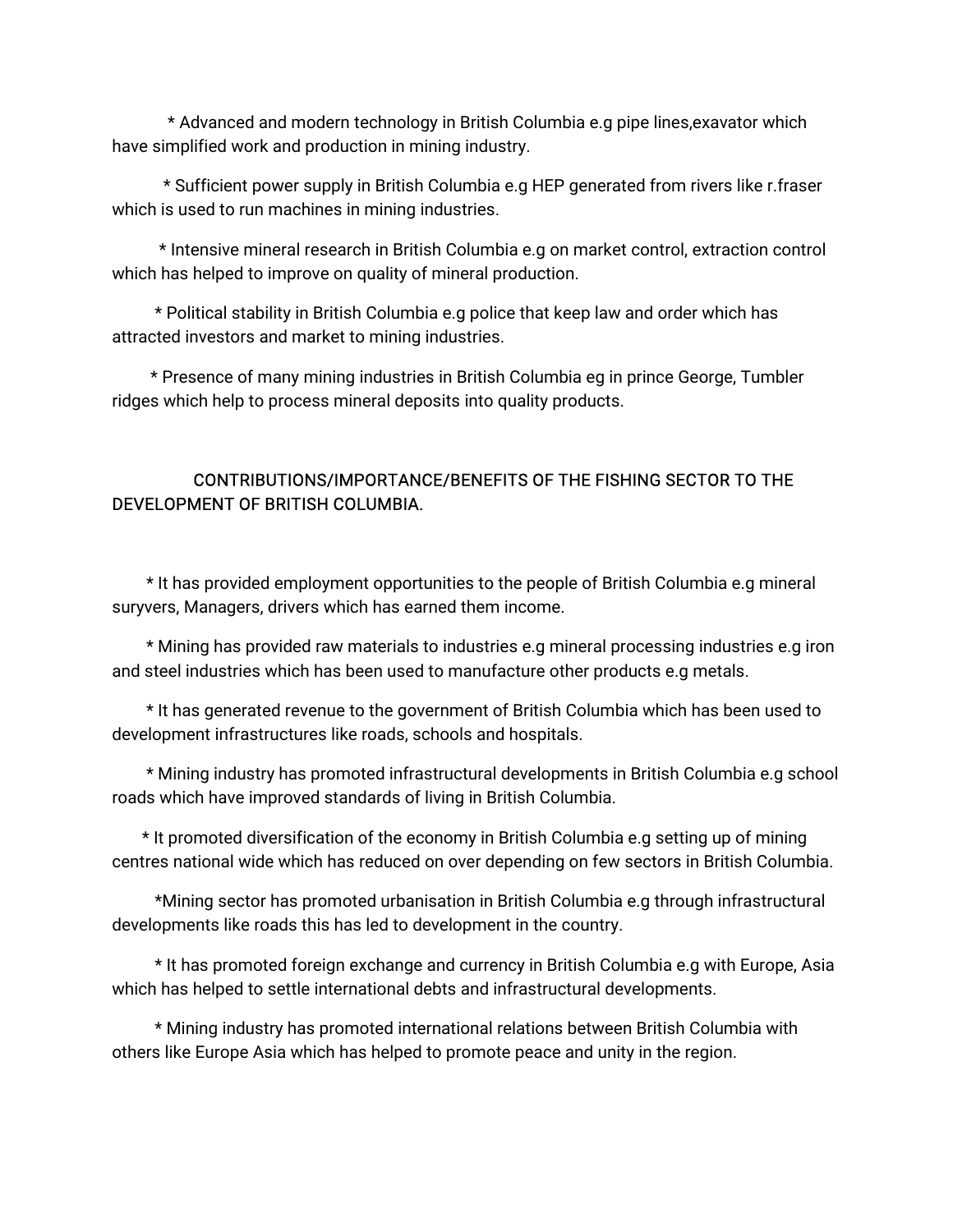\* It has provided market to others sectors in British Columbia e.g engineering industry which has helped others sectors earn income for development.

\* Mining industry has promoted the development of others sectors within the economy in British Columbia e.g tourism which has encouraged development in British Columbia.

\* It has promoted education and research e.g Universities and colleges in British Columbia which has helped students to acquire knowledge and skills about mining Field.

# PROBLEMS AND CHALLENGES FACED BY THE MINING SECTOR IN BRITISH COLUMBIA.

\*Exhaustionofsomevaluablemineraldepositse.gironorewhichleadstotheir extinction

\*Unfavorable climatic conditions e.g winter which interrupts mining activities hence limiting production.

\* Competition from other countries dealing in mineral products e.g Europe Asia which leads mining sector to losses and limits production.

\* High costs of transport in British Columbia e.g oil pipe lines which is expensive to construct and maintain hence high spending of mining companies.

\* Limited skilled labour in mining sector this has made work and production difficult in British Columbia's mining sector.

\* Unsupportive government policy e.g high taxation in British Columbia which has discouraged investors and market to mining sector.

\* Occurrence of accidents while carrying out mining activities in British Columbia which has caused injuries and death hence discouraging production.

\* Political instability especially from strikes among miners discourage investors and market.

\* Labour migration to other sectors e.g fishing which has slowed and discouraged the mining activities.

\* Low levels of technology e.g duplicated machinery which make work and production difficult in mining sector.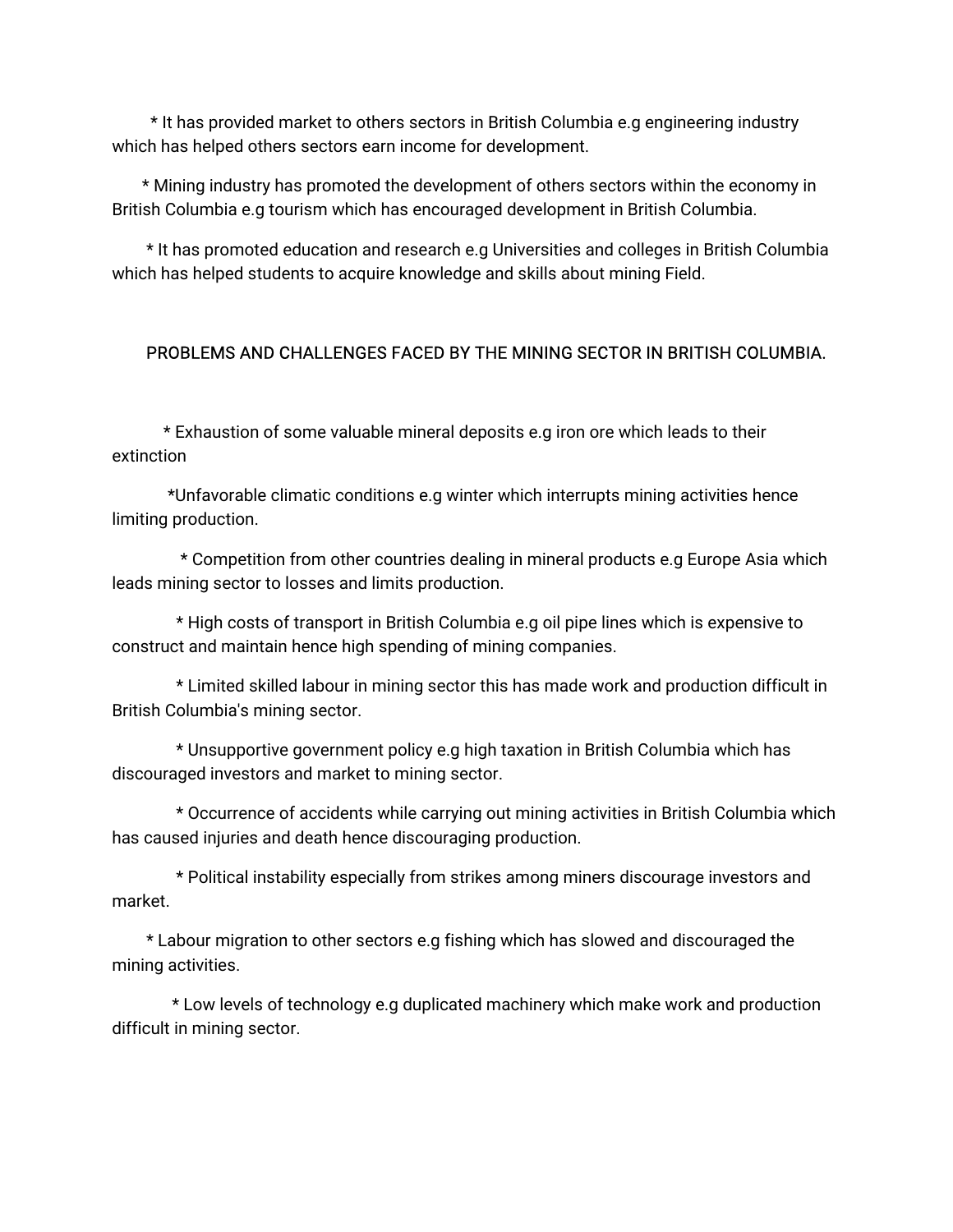\* Competition within the economy with other sectors e.g fishing which leads to underfunding of mining sector by the government and labor migration hence limiting production.

### WAYS OF IMPROVING OR SOLUTIONS TO THE PROBLEMS FACED BY FORESTRY SECTOR IN BRITISH COLUMBIA.

\*Mechanisation such as use of machines should be used to solve the problem of shortage of skilled labour.

\*Use of protective equipments like helmets,coloured clothes to minimize the occurrence of accidents on waters.

\*Use of other sources of energy e.g solar HEP to solve the problem of over production and mineral exhaustion.

\*Construction of modern transport networks to easy the transportation of mineral products to market centres e.g pipe lines.

\*Modern advertisements to compete on the world market with other countries.

\*Use of advanced technology to solve the problem of low levels of technology.

\*Intensive research on mineral issues to improve on the quality of production and getting of market.

\* Improvement on workers conditions in mining to solve the problem of labor migration.

# PROBLEM RESULTING OR CAUSED BY THE MINING SECTOR TO THE HUMAN AND PHYSICAL ENVIRONMENT IN BRITISH COLUMBIA.

#### Problems on the Human environment.

- $\checkmark$  Accidents occurrence during extraction of minerals leading to injuries and loss of lives.
- ✓Labour migration in other sectors leading to labor shortage in other sectors eg fishing.
- $\checkmark$  rural urban migration which leads to over population in the mining towns.
- ✓ Displacement of people leading to creation of unplanned settlements eg slums.